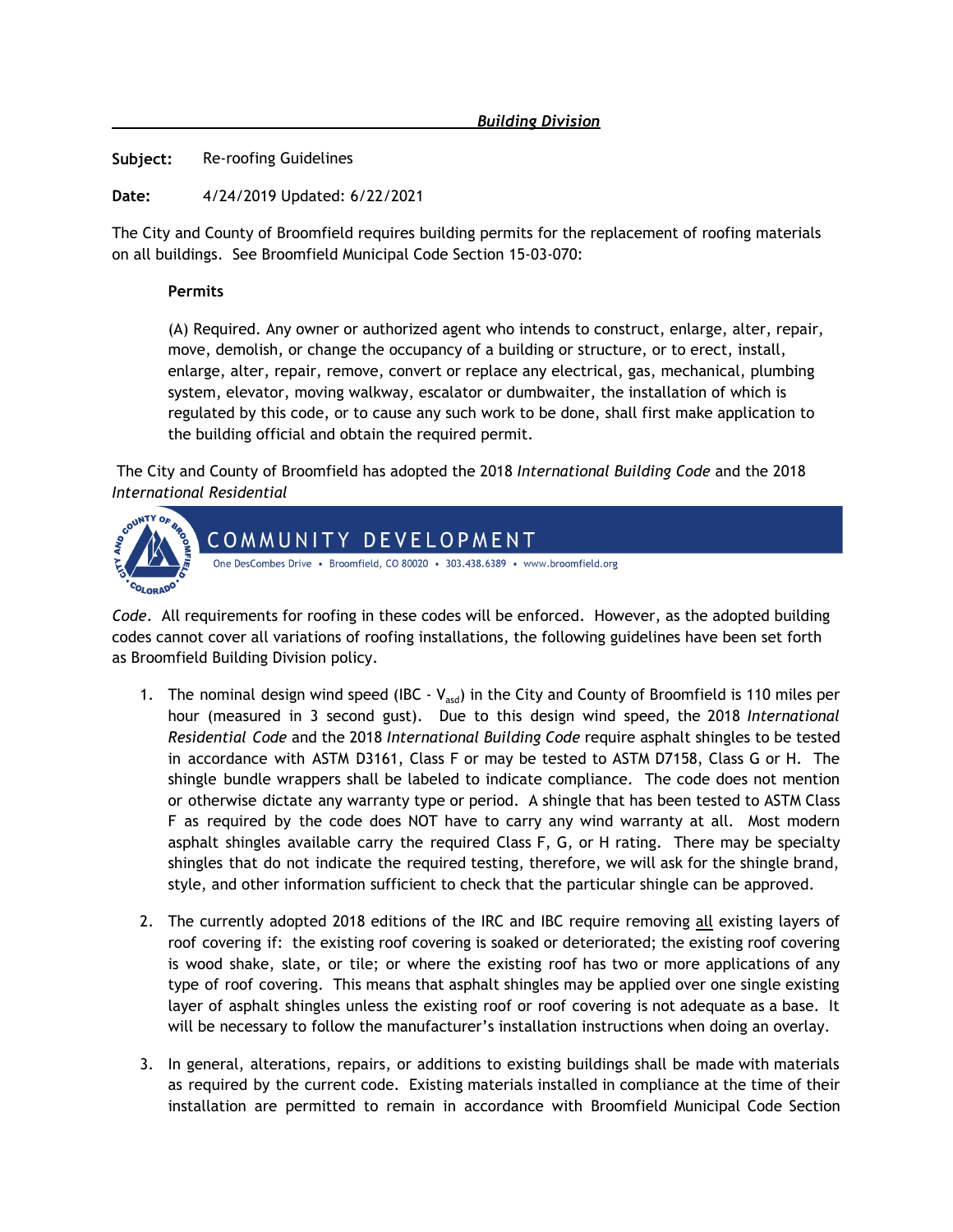15-03-040 (G)(4). There may be occasions where only a small portion of the existing roof covering is in need of replacement or a limited amount of the roof is in need of repair. Repairs shall not cause the building to be reduced in code compliance from the previous level.

**Case by case** evaluation shall determine what is "minor" considering the type of roof, the extent/type/location of damage, and the proposal for repairing that will not invalidate the system's capacity to do its intended job. The applicant will need to demonstrate to us if they feel that the damage is "minor" by a written statement including their reasons along with justifying information and/or photographs. **If any repair extends to a valley or slope change then the repair would be considered a major repair and require a permit**.

**Minor repair.** When determined to be a minor repair to an existing situation, work may be done in the same manner and arrangement as was in the existing system in accordance with BMC 15-03-040 (G) (4) paragraph 2, and does not require a permit.

- **Section 15-03-040 (G) (4) paragraph 2.** "Minor additions, alterations, renovations and repairs to existing installations shall meet the provisions for new construction, unless such work is done in the same manner and arrangement as was in the existing system, is not hazardous and is approved."
- "Repairs. Application or notice to the building official is not required for ordinary repairs to structures..."

**Major Repair.** When determined to be **beyond** a minor repair, permits, inspections and repairs will be required in accordance with current code as follows:

- Hail or Wind damage: Affected portions of the roof may be replaced as appropriate for the situation without complete replacement, however it needs to be done in entire section increments (i.e. ridge to eave and gable to gable). As an example, a hail or wind storm may affect directly exposed surfaces, but not other surfaces. It might be appropriate to issue a permit for one side of the roof only, however the entire affected side will need to be replaced in accordance with code. Details shall be provided to show how the transition areas will be addressed if only doing a partial replacement.
- 4. After the existing shingles have been removed, the applicant shall verify that the roof decking is sound and free from sags, holes, and delamination of plywood. Damaged or unsound decking shall be replaced or covered with new decking. Existing roofs with spaced sheathing or lumber decking may remain unless the gaps between the individual boards exceed **¼ inch.** Gaps shall be repaired with new lumber or covered with new roof sheathing.
- 5. The 2018 *International Residential Code* Section R905.2.8.5 requires an approved drip edge along eaves and rake edges for single-family homes. For multi-family dwellings and commercial buildings, the applicable code is the 2018 *International Building Code*, which also requires drip edge in accordance with Section 1507.2.9.3.
- 6. In the City and County of Broomfield, there has not been a substantial history of ice damming; therefore, no special treatment of eaves is required. *Ice and water shields are* not required by the code. Adequate ventilation and correct insulation can prevent ice damming from occurring.